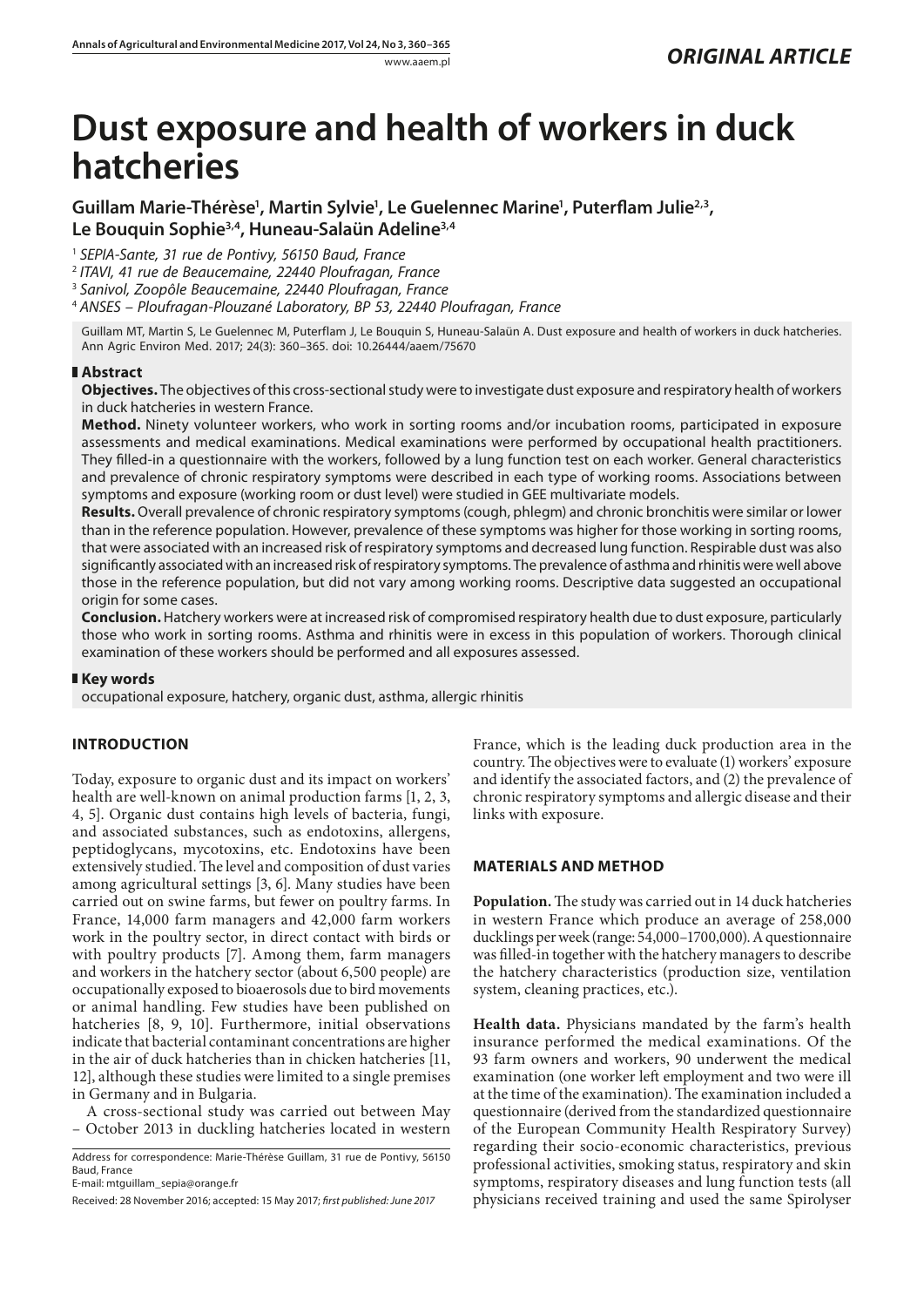Guillam Marie-Thérèse, Martin Sylvie, Le Guelennec Marine, Puterflam Julie, Le Bouquin Sophie , Huneau-Salaün Adeline . Dust exposure and health of workers…

10 instrument (FIM Medical)). Lung function (forced vital capacity (FVC), forced expiratory volume in 1 second (FEV1), forced expiratory flow from 25% – 75% of the vital capacity (FEF<sub>25–75</sub>) and forced expiratory flow at 50% of the vital capacity (FEF<sub> $\epsilon$ o</sub>)) was tested by having the workers wear a nose clip in a seated position. According to the American Thoracic Society (ATS) criteria, the highest value among three technically acceptable measurements was chosen. The curves were examined *a posteriori* and only 49 tests were validated.

The exposure measurements were carried out from June to October 2013, during which 92 workers were monitored. Two main working situations were studied:

- 1)sorting, sexing and trimming the beak of ducklings in the hatching area;
- 2)working in the incubation area of the hatcheries without direct contact with ducklings.

The personal exposure of workers to inhalable dust (aerodiameter <100  $\mu$ m) and to respirable dust (<5  $\mu$ m) was measured using two individual air samplers (one for each dust fraction). The workers wore the samplers (CIP 10, TERORA, France) in the breathing zone for three hoursuring their working day. During the period of measurement, the workers in the sorting room sorted an average of 31,400 ducklings (12,000 to 55,000); the personnel working in the incubation area handled and candled eggs and carried out cleaning and disinfection operations. The dust sampler was equipped with a pre-weighed filter and the suction pump was operated at a rate of 10 l/min. All exposed filters were dried for 12 hours at 37 °C and then reweighed (AG 104, Mettler Toledo, Viroflay, France). The results were calculated according to air volume and expressed as mg/m $^3\!$ .

**Statistical methods.** The dust concentrations were described as mean and standard deviation.

Associations between qualitative variables were analysed using the Chi-square test or a Fisher's exact test if the Chi-square test assumptions were not met. Associations between quantitative and qualitative variables were tested with Student's *t*-test or the Wilcoxon test (if variables were not normally distributed). Logistic regressions for repeated measures (in each hatchery) (GEE – Generalized Estimating Equations) were used to study associations between symptoms and working rooms and between symptoms and dust level. This GEE model can take into account the autocorrelation between volunteers working in the same hatchery. Independent variables with a significance level of at least 0.25 in univariate analyses were selected for a stepwise multivariate regression analysis. The variables were kept in the stepwise model if their significance levels were at least 0.25. Interactions between exposure levels and some possible predictor variables were tested and, if significant, entered into the model. All workers (n=90) were included in the logistic model used to study associations between symptoms and working rooms. Workers with a validated lung test (n=49) were included in the linear model for associations between lung function and working rooms. For the modelling of symptoms and dust, volunteers who worked in both sorting and incubation rooms were excluded, leaving 53 workers for this test. Associations between lung function and dust could not be investigated because of insufficient numbers of individuals.

All the statistical analyses were performed with the programmes Excel® and SAS° v9.2 (SAS Institute Inc., Cary, NC, USA).

## **RESULTS**

Fourteen of the 15 hatcheries in western France were recruited for the study and 90 workers (3–15 workers per hatchery) volunteered to participate in the exposure measurements and undergo a medical examination. All hatchery workers were employees, their general characteristics are presented in Table 1. Some worked exclusively in sorting rooms (34%) or in incubation rooms (24%), whereas others worked alternately in the two types of room. More women than men worked in these hatcheries and women were much more numerous that men in the sorting rooms. Overall, women were on average older than men (Tab. 1), but age was not significantly different between working rooms. The same pattern was observed for smoking habits, with significantly more male smokers, but no statistical differences in smokers between working rooms. Small sample sizes may obscure differences between rooms. The average numbers of years of employment in the current hatchery was relatively high (Tab. 1) given the average age of the workers and this contributed mainly to seniority. As commonly observed, most of these farm workers had lived on a farm or in a rural setting during their childhood.

**Table 1.** Personal characteristics of the workers

|                                                                                                               | Total                   | Sorting<br>rooms       | Incubation<br>rooms       | Sorting and<br>incubation<br>rooms |
|---------------------------------------------------------------------------------------------------------------|-------------------------|------------------------|---------------------------|------------------------------------|
| n (%)                                                                                                         | 90 (100)                | 31 (34.4)              | 22 (24.4)                 | 37(41.1)                           |
| Gender, n (%)                                                                                                 |                         |                        |                           |                                    |
| Female                                                                                                        | 56 (62.2)               | 25 (80.7)              | 6(27.3)                   | 25(67.6)                           |
| Male                                                                                                          | 34 (37.8)               | 6(19.3)                | 16(72.7)                  | 12 (32.4)                          |
| Age, mean (SD)                                                                                                | 42.8 (9.5)              | 43.2 (10.5)            | 42.6 (10.2)               | 42.6(8.3)                          |
| Female                                                                                                        | 44.7 (8.7)              | 43.8 (10.3)            | 48.2 (6.8)                | 44.6 (7.4)                         |
| Male                                                                                                          | 39.7 (1.0)              | 40.3 (11.6)            | 38.3 (8.8)                | 40.6 (10.7)                        |
| Smoking status, n (%)                                                                                         |                         |                        |                           |                                    |
| Non-smoker                                                                                                    | 44 (48.9)               | 18 (58.1)              | 8(36.4)                   | 18 (48.7)                          |
| Ex-smoker                                                                                                     | 20(22.2)                | 7(22.6)                | 5(22.7)                   | 8(21.6)                            |
| Current smoker                                                                                                | 26 (28.9)               | 6(19.4)                | 9(40.9)                   | 11 (29.7)                          |
| Years worked in<br>current hatchery,<br>mean (SD)<br>Total number of years<br>worked on farm(s),<br>mean (SD) | 14.5 (8.9)<br>16.5(9.4) | 13.7(8.1)<br>16.4(9.2) | 16.6(11.5)<br>17.6 (11.6) | 14.0 (7.7)<br>16.0(8.1)            |
|                                                                                                               |                         |                        |                           |                                    |
| Childhood, n (%)<br>On a farm<br>In a rural environment                                                       | 41 (48.2)               | 10(35.7)               | 12 (54.6)                 | 19 (48.2)                          |
| (not on a farm)<br>In an urban                                                                                | 35 (41.2)               | 17(60.7)               | 9(40.9)                   | 9(25.7)                            |
| environment                                                                                                   | 9(10.6)                 | 1(4.6)                 | 1(3.6)                    | 7(20.0)                            |

The prevalence of most chronic respiratory symptoms was between 4% – 15%, with a very low number of symptoms reported in workers in the incubation rooms. Wheezing and shortness of breath during exercise were reported by 20% or more, and were again less prevalent in incubation room workers. The prevalence of diagnosed chronic bronchitis was only 3.3%. Five workers had been infected in the past by *Chlamydophila psittaci*, and the potential link between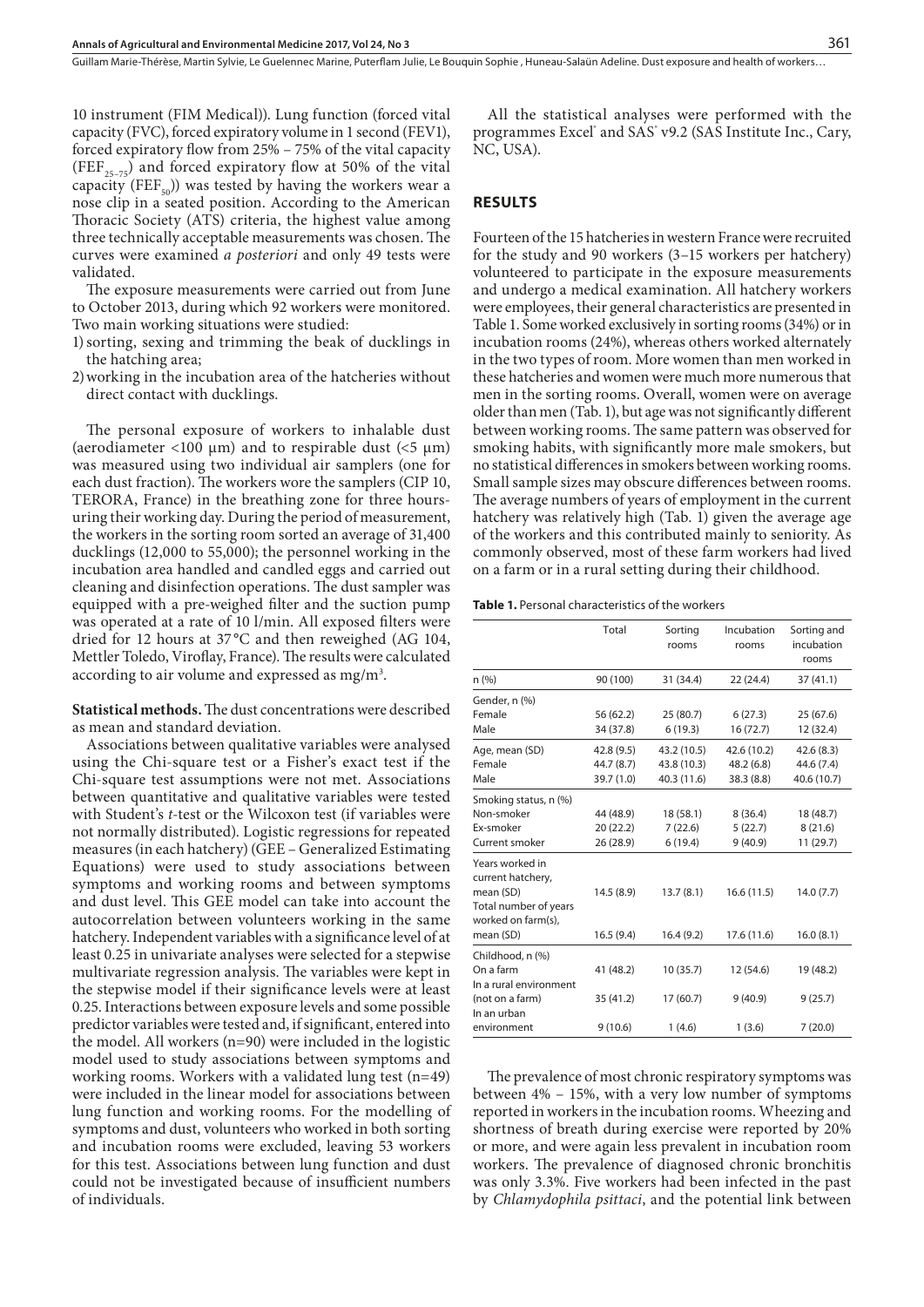**Table 2.** Health characteristics of the workers, n (%)

Guillam Marie-Thérèse, Martin Sylvie, Le Guelennec Marine, Puterflam Julie, Le Bouquin Sophie , Huneau-Salaün Adeline . Dust exposure and health of workers…

this pathogen and the six other reported serious respiratory disease raised questions. For allergic diseases (asthma, allergic rhinitis, eczema), a high prevalence was reported in all working rooms, but there were no differences between working rooms. Nearly all asthma cases were medicallydiagnosed, and for half of them (52%), the first crisis occurred during their occupational life. With the exception of fever, more work-related symptoms were reported in the sorting room or sorting/incubation room workers than in incubation room workers. Indices of lung function did not different between working rooms.

Workers handling and sorting ducklings in the sorting room were exposed to higher concentrations of inhalable dust  $(14.581mg/m<sup>3</sup>$  vs.  $0.452 \pm 0.984 mg/m<sup>3</sup>; P<0.001$ ) and respirable dust  $(0.469 \pm 0.280 \text{ mg/m}^3 \text{ vs. } 0.117 \pm 0.116 \text{ mg/m}^3 \text{ ; } P<0.01)$ than workers in the incubation rooms (Fig. 1). Regarding inhalable dust, the exposure of sorting room workers was 30-fold higher than that of workers in incubation rooms, but for respirable dust, the difference was only 4-fold between the two room types. The respirable fraction in the incubation rooms accounted for about 35% of the inhalable fraction in contrast with the sorting rooms where the respirable fraction represented less than 5% of the inhalable dust.





The ventilation systems in the 14 sorting rooms studied were quite similar: forced ventilation system with progressive regulation in 12 rooms (vs. natural ventilation systems in 2 rooms) and equipped with pre-filters at air inlets in only three hatcheries. An aspiration device for fluff was present in the roof above the sorting table of one sorting room. Therefore, the impact of the ventilation system, pre-filters or fluff-collecting system on ambient dust concentration in sorting rooms could not be assessed The mean exposure to inhalable dust was lower when the sorting room was in overpressure  $(9.705 \pm 4.912 \text{ mg/m}^3 \text{ vs. } 17.386 \pm 11.100 \text{ mg/m}^3)$ ; p<0.01). In contrast, the exposure to respirable dust was not influenced by the ventilation equipment of the sorting room.

The results of the multivariate models are summarized in Table 3. The risk of suffering from respiratory symptoms (cough and/or phlegm) was significantly higher for individuals working only in sorting rooms or in both types of room, compared with those working exclusively in incubation rooms. The same result was obtained for the work-related respiratory symptoms, but only for the non-allergic workers; this result, however, could not be demonstrated for allergic individuals. Some adjustment variables were independently and significantly associated with increased risk of respiratory symptoms or diseases in these models: the risk of suffering from respiratory symptoms was higher in allergic (asthma, rhinitis or eczema, p=0.02) workers; the risk of suffering from

|                                                      | Total               | Sorting<br>rooms   | Incubation<br>rooms | Sorting and<br>incubation<br>rooms |
|------------------------------------------------------|---------------------|--------------------|---------------------|------------------------------------|
| Respiratory symptoms                                 |                     |                    |                     |                                    |
| Morning cough                                        | 11 (12.2)           | 4 (12.9)           | 0                   | 7(18.9)                            |
| Day and/or night                                     |                     |                    |                     |                                    |
| cough<br>Chronic cough <sup>1</sup>                  | 14 (15.6)           | 7(22.6)            | 0<br>0              | 7(18.9)                            |
| Morning phlegm                                       | 4(4.4)<br>11 (12.2) | 3(9.7)<br>4 (12.9) | 2(9.1)              | 1(2.7)<br>5(13.5)                  |
| Day and/or night                                     |                     |                    |                     |                                    |
| phlegm                                               | 9(10.0)             | 4 (12.9)           | 0                   | 5(13.5)                            |
| Chronic phlegm <sup>1</sup>                          | 4(5.4)              | 2(6.5)             | 0                   | 2(5.4)                             |
| Wheezing<br>Shortness of breath                      | 19 (21.1)           | 8(25.8)            | 3(13.6)             | 8(21.6)                            |
| at rest                                              | 11 (12.2)           | 3(9.7)             | 2(9.1)              | 6(16.2)                            |
| Shortness of breath                                  |                     |                    |                     |                                    |
| during physical                                      |                     |                    |                     |                                    |
| exercise                                             | 18 (20.0)           | 6(19.4)            | 2(9.1)              | 10 (27.0)                          |
| Medically-diagnosed<br>diseases (lifetime)           |                     |                    |                     |                                    |
| Chronic bronchitis                                   | 3(3.3)              | 1                  | 1                   | 1                                  |
| Psittacosis                                          | 5(5.6)              | 3                  | 1                   | 1                                  |
| Pneumonitis                                          | 1(1.1)              |                    |                     | 1                                  |
| Serious pulmonary                                    |                     |                    |                     |                                    |
| infection                                            | 5(5.6)              | 1                  | 2                   | $\overline{2}$                     |
| Asthma                                               |                     |                    |                     |                                    |
| Ever had asthma<br>Medically-                        | 22 (24.4)           | 8(25.8)            | 6(27.3)             | 8(21.6)                            |
| diagnosed                                            | 20 (95.2)           | 7(87.5)            | 5(83.3)             | 8 (100.0)                          |
| asthma                                               |                     |                    |                     |                                    |
| First asthma crisis <sup>2</sup>                     |                     |                    |                     |                                    |
| childhood                                            | 9(42.9)             | 3(37.5)            | 3(50.0)             | 3(42.9)                            |
| after 18-years-old<br>when working in                | 12(57.1)            | 5(62.5)            | 3(50.0)             | 4(57.1)                            |
| hatchery                                             | 11 (52.4)           | 5(62.5)            | 3(50.0)             | 3(42.9)                            |
| Crisis during<br>the last 12 years                   | 9(40.9)             | 6(75.0)            | 0                   | 3(37.5)                            |
| Allergic rhinitis                                    | 25 (27.8)           | 8(25.8)            | 8(36.4)             | 9(24.3)                            |
| Eczema and other                                     |                     |                    |                     |                                    |
| atopic dermatitis                                    | 22 (24.4)           | 8(25.8)            | 5(22.7)             | 9(24.3)                            |
| Work-related<br>respiratory symptoms<br>At least one |                     |                    |                     |                                    |
| respiratory                                          |                     |                    |                     |                                    |
| symptom                                              | 49 (54.4)           | 20 (64.5)          | 8(36.4)             | 21 (56.8)                          |
| Sneezing                                             | 44 (48.9)           | 16 (51.6)          | 6(27.3)             | 22 (59.5)                          |
| Cough                                                | 26 (28.9)           | 11 (35.5)          | 6(27.3)             | 9(24.3)                            |
| Fever                                                | 3(3.3)              | 1(3.2)             | 1(4.6)              | 1(2.7)                             |
| Shortness of                                         |                     |                    |                     |                                    |
| breath                                               | 17 (18.9)           | 8(25.8)            | 3(13.6)             | 6 (16.2)                           |
| Work-related skin                                    |                     |                    |                     |                                    |
| symptoms                                             | 17 (18.9)           | 8(25.8)            | 2(9.1)              | 7(18.9)                            |
| Lung function<br>(% of the predicted)                |                     |                    |                     |                                    |
| FCV                                                  |                     | 100.1 (14.7)       | 106.2 (9.4)         | 103.2 (16.5)                       |
| FEV,                                                 |                     | 97.8 (15.7)        | 101.8 (8.4)         | 101.2 (15.2)                       |
|                                                      |                     |                    |                     |                                    |

1 Throughout the day, every day for 3 consecutive months each year.

<sup>2</sup> The first asthma crisis was not described by one worker of the sorting/incubation group

'occupational' asthma increased with seniority (p=0.02); the risk of suffering from work-related respiratory symptoms was higher in women (p<10*–3*).

Concerning lung function, working exclusively in sorting rooms was associated with a risk of an 11% decrease in FVC (forced vital capacity), compared with working in incubation rooms. A decrease was also observed for sorting/incubation room workers, but was borderline significant (p=0.12). The other lung function index  $(FEV_1)$  was also lower in the sorting room workers, but did not reach the significance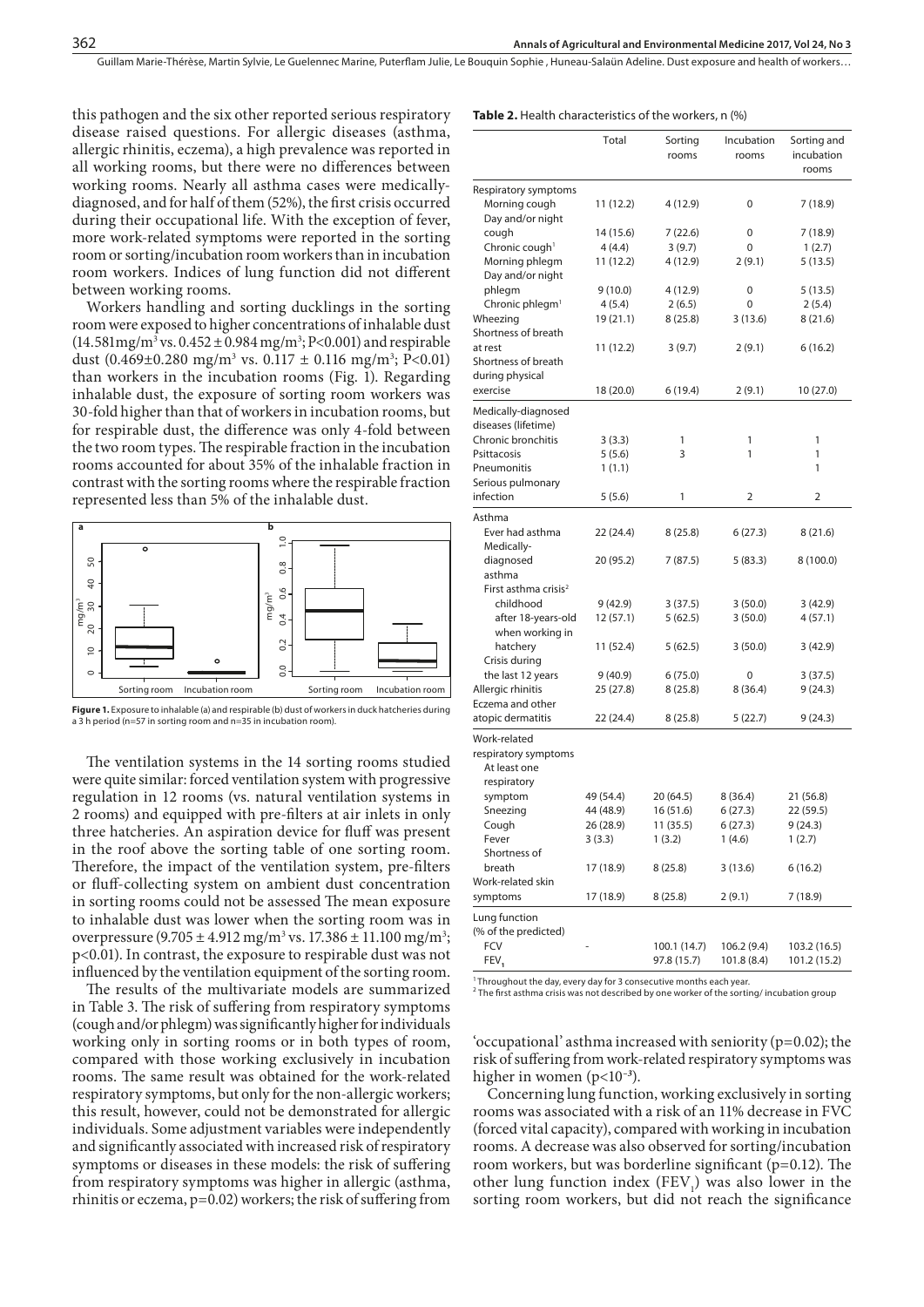Guillam Marie-Thérèse, Martin Sylvie, Le Guelennec Marine, Puterflam Julie, Le Bouquin Sophie , Huneau-Salaün Adeline . Dust exposure and health of workers…

**Table 3.** Association between symptoms and exposure

| Model 1. Sorting or sorting/incubation<br>rooms vs. incubation rooms      | Sorting rooms                        | Sorting/<br>incubation rooms          |
|---------------------------------------------------------------------------|--------------------------------------|---------------------------------------|
|                                                                           | $OR(p-value)^T$                      | $OR(p-value)^T$                       |
| Cough and/or phlegm                                                       | 6(0.02)                              | 7.48 (0.02)                           |
| Wheezing                                                                  | 2.68(0.15)                           | $2.50(-)$                             |
| Shortness of breath                                                       | $1.88(-)$                            | $3.28(-)$                             |
| Work-related respiratory symptoms in<br>allergic workers <sup>2</sup>     | $0.34(-)$                            | $0.59(-)$                             |
| Work-related respiratory symptoms in<br>non-allergic workers <sup>2</sup> | 8.45 (0.0007)                        | 4.03(0.03)                            |
| Work-related skin symptoms                                                | $4.20(-)$                            | 3.80(0.14)                            |
|                                                                           | $\beta$ (p-value)                    | $\beta$ (p-value)                     |
| <b>FVC</b>                                                                | $-10.86(0.001)$                      | $-5.59(0.12)$                         |
| FEV1                                                                      | $-5.22(0.18)$                        | $-1.75$ (-)                           |
| Model 2: Effect of dust                                                   | Inhalable dust<br>OR (p-value) $1,3$ | Respirable dust<br>OR (p-value) $1,3$ |
| Cough and/or phlegm                                                       | $1.0(-)$                             | 1.29 (0.006)                          |
| Wheezing in allergic workers <sup>2</sup>                                 | $0.98(-)$                            | 0.63(0.003)                           |
| Wheezing in non-allergic workers <sup>2</sup>                             | $0.98(-)$                            | 1.28 (0.009)                          |
| Shortness of breath                                                       | $1.02(-)$                            | 1.33(0.02)                            |
| Work-related respiratory symptoms                                         | $1.01(-)$                            | 0.84(0.19)                            |
| Work-related skin symptoms                                                | 2.79(0.01)                           | $0.29(-)$                             |

1 Odds ratio (OR) adjusted for age, gender, smoking status, number of years worked on a farm and allergic diseases (asthma, rhinitis or eczema). P-value noted if <0.2.

Significant relationship between allergic diseases and working room.

<sup>3</sup> OR values indicate the odds of an association with tested symptom for every increase in exposure of 0.1 mg/m<sup>3</sup> of inhalable dust and of 0.1  $\mu$ g/m<sup>3</sup> of respirable dust.

threshold (p=0.18). In these statistical models, seniority was independently associated with the risk of decreased FVC and  $FEV<sub>1</sub>$ . Other lung function indices were also studied in the multivariate analysis: they showed significantly lower FEF $_{25-75}$  $(p=0.01)$ and FEF50  $(p<10^{-2})$  in smokers.

Table 3 also gives the results of the model testing the effect of inhalable and respirable dust. An increased risk of work-related skin symptoms was observed for inhalable dust. There were no other associations with inhalable dust. On the other hand, the respirable fraction was associated with all the respirable symptoms, except those work related: it increased the risk of suffering from cough and/or phlegm, from wheezing, but only in non allergic workers, and from shortness of breath. Allergic diseases were independently associated with an increased risk of wheezing in the models for inhalable and respirable dust.

### **DISCUSSION**

To the best of the authors' knowledge, this study is the first to explore associations between exposure and health in such a large number of hatchery workers.

In France, and in many other European Member States, the Occupational Exposure Limit for inhalable dust is set at 10 mg/m3 , on average, for an eight hour working period [13]. In the presented study, 34 of 57 workers sorting ducklings were exposed to inhalable dust higher than this limit value. Therefore, it is absolutely necessary to wear an adequate respiratory mask for tasks that most expose the worker to dust, such as sorting, sexing or beak-trimming ducklings.

Furthermore, current ventilation systems in most hatcheries were clearly not sufficient to prevent high exposure to dust. In particular, maintaining a positive pressure gradient between the sorting room and the outside may be a valuable collective prevention measure.

The overall prevalence of chronic respiratory symptoms (cough, phlegm) appeared to be similar to the general populations in France [14, 15]. They were also similar to that reported for French and European farming populations [16, 17, 18]. A high prevalence of chronic bronchitis has been reported in other farming populations, such as cattle farmers (10%) [19].

However, those working exclusively or part-time in sorting rooms (the most dust-exposed rooms) had a higher prevalence of respiratory problems, particularly for day and/ or night cough and for shortness of breath during exercise. This is a cause for concern. Statistical modelling confirmed the risk of suffering from more respiratory symptoms and decreased lung function for sorting room workers. Modelling also confirmed that respirable dust, in excess in sorting rooms, increased the risk of suffering from these symptoms. The effect of organic dust, especially the respirable fraction (which can penetrate deep into the lungs) on respiratory health has already been reported previously [1, 2, 21, 28]. Smoking habits in this population and the French population (29% of current smokers) were similar [20].

Wheezing, which is a symptom of asthma, was highly prevalent in all workers, regardless of the type of room, and much more prevalent than in other farming populations [17, 21]. This prevalence matched the prevalence of asthma, including medically-diagnosed asthma cases. Other studies on farm worker populations have not reported any relationship between wheezing and asthma: high wheezing prevalence, but normal to low asthma prevalence [22, 23]. In the current study, asthma prevalence (22%) was well above the prevalence in the French population (6.7%) or that in the French farm worker population (7.2%) [16, 24]. It was also well above result from studies in farming [17]. Moreover, half of the asthma cases appeared to be occupational cases. In addition to asthma prevalence, allergic rhinitis prevalence (28%) was also higher than in the reference population (18% in the French population) [25]. Those suffering from rhinitis are at risk of suffering from asthma [26]. Statistical modelling showed that wheezing in asthmatic workers was not associated with dust. Furthermore, allergic diseases (rhinitis, eczema or asthma), used as an adjustment variable in statistical modelling, were generally not associated with exposure (rooms or dust). Other exposures associated with occupational asthma have already been described in farm settings: chemical disinfectants or detergents are known for their irritant and potentially sensitizing properties that affect the respiratory tract or the skin [27, 28]. Likewise, in this study, in addition to the respiratory symptoms, a high prevalence of eczema was also observed. The use of disinfectants is also associated with an increase in chronic respiratory symptoms in pig farmers [29]. Disinfectants are commonly used in hatcheries where cleaning and disinfection are key practices. Therefore, the exposures to these chemicals should be investigated in these hatcheries.

Comparisons of the presented results (health and exposure) with those already described in hatcheries are very difficult due to differences in methodology. A German study demonstrated a decrease in  $\text{FEV}_1$  for days involving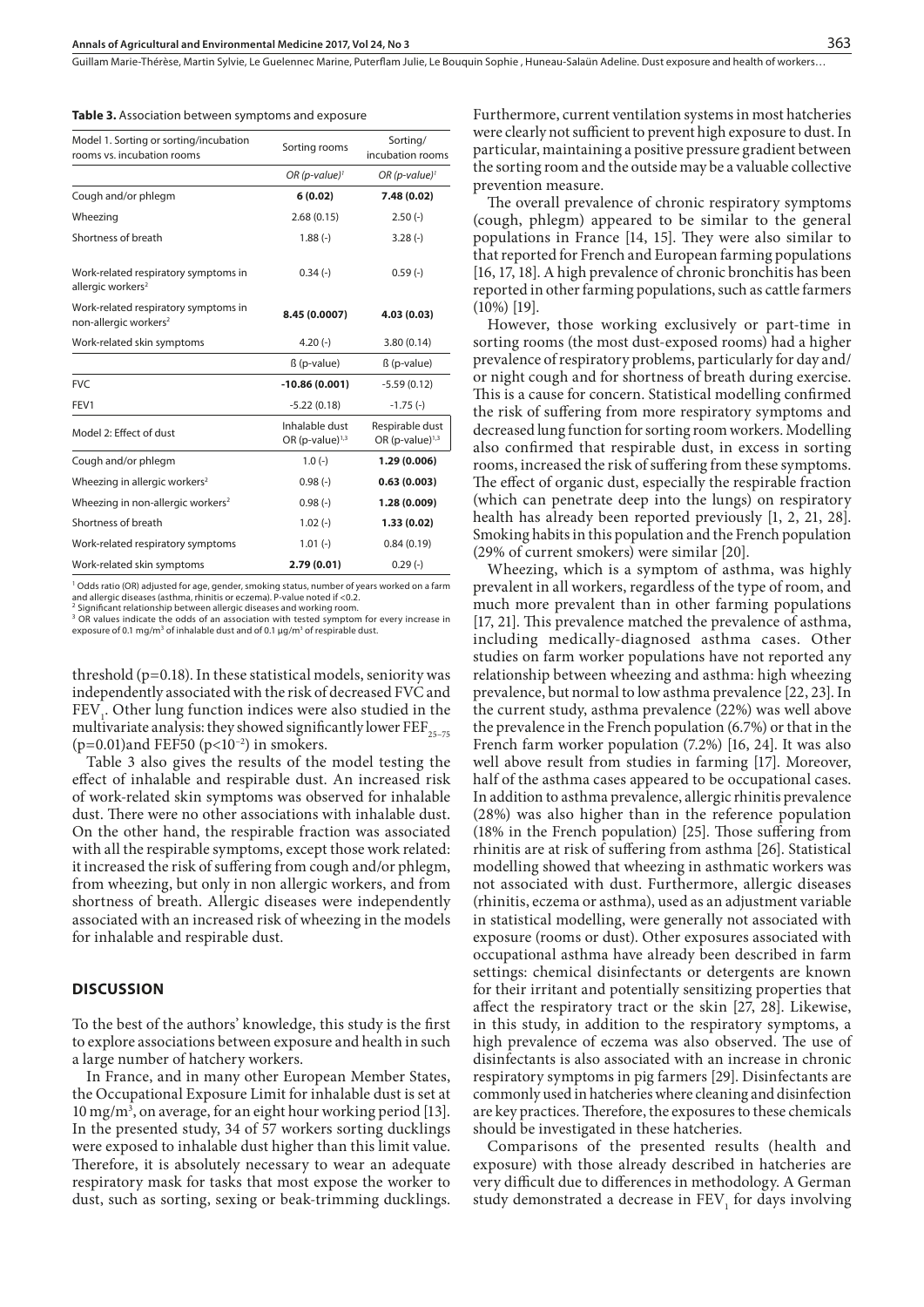duckling sorting, but not for the days without [10]. Although the sample included only four workers, this result suggests that airborne particles from duckling down have a negative effect on respiratory health. In Poland, a study of 32 hatchery workers showed a low prevalence of work-related symptoms and chronic bronchitis, and no decrease in lung function [9]. However, the studied hatcheries were described as modern, well-equipped and with a ventilation system. Furthermore, the duration of employment of most workers was low. Neither asthma nor rhinitis was reported in these two studies.

The current study has several limitations:

- 1)The cross-sectional design limited the scope of the conclusions. Only volunteer workers from these hatcheries were included, thereby creating a selection bias. Moreover, only the current work stations were noted and some workers may have previously worked in other parts of the hatchery.
- 2)The sample size was relatively low, especially for some analyses (lung function, multivariate analysis of the effect of dust) where data were not available from all volunteers.
- 3)There was a preponderance of women in the sample, particularly in the sorting room sample where the highest dust exposure was measured.

Some studies suggest that women in farming are more likely than men to suffer from health problems, such as asthma [27]. Therefore, comparisons with reference populations may be biased. Finally, although the questionnaire was administered by a physician and questions on respiratory and allergic symptoms was based on a standardised questionnaire, the data were nonetheless declarative. Clinical examinations are necessary to better characterize the self-reported diseases, especially asthma, rhinitis and eczema.

#### **CONCLUSION**

Despite some limitations, the study confirmed the negative effects of organic dust on the respiratory health of farm workers, especially those in hatcheries. Data on the prevalence of asthma and rhinitis raise concerns, particularly because they suggest an occupational origin in many cases. Thorough clinical and follow-up examinations of these workers and investigation of other types of exposure can provide further insight into the occupational health risks of duck hatchery workers.

#### **Acknowledgments**

The authors gratefully acknowledge the assistance and cooperation of the following: Dr Ségala and MSA occupational physicians (Drs Bouguer, Chamard-Bois, Camus, Demy, Duteil, Gausseres, Mary, Noizet-Siret, Orhan and Regnier,), the managers and employees of hatcheries and the SNA association (*Syndicat National des Accouveurs*). The PALMICOUV project was carried out by Sanivol. The authors also thank the French Ministry of Agriculture for funding this research project (CAS DAR 12/1222).

#### **REFERENCES**

- 1. Donham KJ, Reynolds SJ, Whitten P, Merchant JA, Burmeister L, Popendorf WJ. [Respiratory dysfunction in swine production facility](http://www.ncbi.nlm.nih.gov/pubmed/7747746)  [workers: dose-response relationships of environmental exposures and](http://www.ncbi.nlm.nih.gov/pubmed/7747746)  [pulmonary function.](http://www.ncbi.nlm.nih.gov/pubmed/7747746) Am J Ind Med. 1995; 27: 405-18. [\[Crossref\]](https://doi.org/10.1002/ajim.4700270309)
- 2. Donham KJ, Cumro D, Reynolds SJ, Merchant JA. [Dose-response](http://www.ncbi.nlm.nih.gov/pubmed/10738705)  [relationships between occupational aerosol exposures and cross-shift](http://www.ncbi.nlm.nih.gov/pubmed/10738705)  [declines of lung function in poultry workers: recommendations for](http://www.ncbi.nlm.nih.gov/pubmed/10738705)  [exposure limits.](http://www.ncbi.nlm.nih.gov/pubmed/10738705) J Occup Environ Med. 2000; 42: 260–9. [\[Crossref\]](https://doi.org/10.1097/00043764-200003000-00006)
- 3. Radon K, Monso E, Weber C, Danuser B, Iversen M, Opravil U, et al. Prevalence and risk factors for airway diseases in farmers-summary of results of the European farmers'project. Ann Agric Environ Med. 2002; 9: 207–213.
- 4. Radon K, Danuser B, Iversen M, Monso E, Weber C, Hartung J, et al. Air contaminants in different European farming environments. Ann Agric Environ Med. 2002; 9: 41–8.
- 5. Eduard W, Pearce N, Douwes J. [Chronic bronchitis, COPD, and lung](http://www.ncbi.nlm.nih.gov/pubmed/19318669)  [function in farmers: the role of biological agents.](http://www.ncbi.nlm.nih.gov/pubmed/19318669) Chest. 2009; 136: 716–25. [\[Crossref\]](https://doi.org/10.1378/chest.08-2192)
- 6. [Simpson JC,](http://www.ncbi.nlm.nih.gov/pubmed/?term=Simpson JC%5BAuthor%5D&cauthor=true&cauthor_uid=10206039) [Niven RM,](http://www.ncbi.nlm.nih.gov/pubmed/?term=Niven RM%5BAuthor%5D&cauthor=true&cauthor_uid=10206039) [Pickering CA,](http://www.ncbi.nlm.nih.gov/pubmed/?term=Pickering CA%5BAuthor%5D&cauthor=true&cauthor_uid=10206039) [Oldham LA](http://www.ncbi.nlm.nih.gov/pubmed/?term=Oldham LA%5BAuthor%5D&cauthor=true&cauthor_uid=10206039), [Fletcher AM,](http://www.ncbi.nlm.nih.gov/pubmed/?term=Fletcher AM%5BAuthor%5D&cauthor=true&cauthor_uid=10206039) [Francis HC.](http://www.ncbi.nlm.nih.gov/pubmed/?term=Francis HC%5BAuthor%5D&cauthor=true&cauthor_uid=10206039) Comparative personal exposures to organic dusts and endotoxin. [Ann Occup Hyg.](http://www.ncbi.nlm.nih.gov/pubmed/10206039) 1999; 43: 107–15. [\[Crossref\]](https://doi.org/10.1016/s0003-4878(98)00083-0)
- 7. MSA, 2007. BIMSA N° 76, August September 2007.
- 8. Tymczyna L, Chmielowiec-Korzeniowska A, Drabik A. [The effectiveness](http://www.ncbi.nlm.nih.gov/pubmed/17878437)  [of various biofiltration substrates in removing bacteria, endotoxins, and](http://www.ncbi.nlm.nih.gov/pubmed/17878437)  [dust from ventilation system exhaust from a chicken hatchery.](http://www.ncbi.nlm.nih.gov/pubmed/17878437) Poult Sci. 2007; 86: 2095–100. [\[Crossref\]](https://doi.org/10.1093/ps/86.10.2095)
- 9. Skórska C, Mackiewicz B, Golec M, Cholewa G, Chmielowiec-Korzeniowska A, Dutkiewicz J. [Health effects of exposure to organic](http://www.ncbi.nlm.nih.gov/pubmed/18247474)  [dust in workers of a modern hatchery.](http://www.ncbi.nlm.nih.gov/pubmed/18247474) Ann Agric Environ Med. 2007; 14: 341–5.
- 10. [Martin E,](http://www.ncbi.nlm.nih.gov/pubmed/?term=Martin E%5BAuthor%5D&cauthor=true&cauthor_uid=25208713) [Ernst S](http://www.ncbi.nlm.nih.gov/pubmed/?term=Ernst S%5BAuthor%5D&cauthor=true&cauthor_uid=25208713), [Lotz G,](http://www.ncbi.nlm.nih.gov/pubmed/?term=Lotz G%5BAuthor%5D&cauthor=true&cauthor_uid=25208713) [Linsel G,](http://www.ncbi.nlm.nih.gov/pubmed/?term=Linsel G%5BAuthor%5D&cauthor=true&cauthor_uid=25208713) [Jäckel U](http://www.ncbi.nlm.nih.gov/pubmed/?term=J%C3%A4ckel U%5BAuthor%5D&cauthor=true&cauthor_uid=25208713). Microbial exposure and respiratory dysfunction in poultry hatchery workers. [Environ Sci](http://www.ncbi.nlm.nih.gov/pubmed/?term=martin+ernst+lotz+jackel)  [Process Impacts.](http://www.ncbi.nlm.nih.gov/pubmed/?term=martin+ernst+lotz+jackel) 2013; 15: 478–84. [\[Crossref\]](https://doi.org/10.1039/c2em30758h)
- 11. Martin E, Jäckel U. Characterisation of bacterial contaminants in the air of a duck hatchery by cultivation based and molecular methods. J Environ Monit. 2011; 13: 464–472. [\[Crossref\]](https://doi.org/10.1039/c0em00272k)
- 12. Zhelev G, Lyutzkanov M, Urumova V, Mihaylov G, Petrov V, Marutsov P. Microbial contamination in a duck hatchery. Revue Méd. Vét. 2012; 163: 319–322.
- 13. OSHA. Occupational Exposure Limits. 2012. Available at: https://www. osha.gov/dts/chemicalsampling/data/CH\_259635.html. Accessed on 10/23/2016.
- 14. Huchon G, Vergnenègre A, Neukirch F, Brami G, Roche N, Preux PM. Chronic bronchitis among French adults: high prevalence and underdiagnosis. Eur Respir J. 2002; 20: 806-812. [\[Crossref\]](https://doi.org/10.1183/09031936.02.00042002)
- 15. Fuhrman C, Roche N,Vergnenegre A, Chouaid C, Zureik M, Delmas MC. [Bronchite chronique: prévalence et impact sur la vie quotidienne. Analyse des données de l'enquête de santé Insee 2002–2003]. Saint-Maurice. Institut de veille sanitaire, février 2008, 37p.
- 16. Delmas MC, Leynaert B, Ruelle L, Annesi Maesano I, Herbert JB, Fuhrman C. [Asthme: prévalence et impact sur la vie quotidienne. Analyse des données de l'enquête décennale santé 2003 de l'Insee]. Saint- Maurice: Institut de veille sanitaire; 2008, 89p.
- 17. [Radon K,](http://www.ncbi.nlm.nih.gov/pubmed/?term=Radon K%5BAuthor%5D&cauthor=true&cauthor_uid=11401073) [Danuser B,](http://www.ncbi.nlm.nih.gov/pubmed/?term=Danuser B%5BAuthor%5D&cauthor=true&cauthor_uid=11401073) [Iversen M,](http://www.ncbi.nlm.nih.gov/pubmed/?term=Iversen M%5BAuthor%5D&cauthor=true&cauthor_uid=11401073) [Jörres R](http://www.ncbi.nlm.nih.gov/pubmed/?term=J%C3%B6rres R%5BAuthor%5D&cauthor=true&cauthor_uid=11401073), [Monso E,](http://www.ncbi.nlm.nih.gov/pubmed/?term=Monso E%5BAuthor%5D&cauthor=true&cauthor_uid=11401073) [Opravil U,](http://www.ncbi.nlm.nih.gov/pubmed/?term=Opravil U%5BAuthor%5D&cauthor=true&cauthor_uid=11401073) et al. Respiratory symptoms in European animal farmers. [Eur Respir J.](http://www.ncbi.nlm.nih.gov/pubmed/11401073) 2001; 17: 747–54. [\[Crossref\]](https://doi.org/10.1183/09031936.01.17407470)
- 18. Radon K, Weber C, Iversen M, Danuser B, Pedersen S, Nowak D. [Exposure assessment and lung function in pig and poultry farmers.](http://www.ncbi.nlm.nih.gov/pubmed/11351057) Occup Environ Med. 2001; 58: 405–10. [\[Crossref\]](https://doi.org/10.1136/oem.58.6.405)
- 19. [Dalphin JC](http://www.ncbi.nlm.nih.gov/pubmed/?term=Dalphin JC%5BAuthor%5D&cauthor=true&cauthor_uid=9817698), [Dubiez A](http://www.ncbi.nlm.nih.gov/pubmed/?term=Dubiez A%5BAuthor%5D&cauthor=true&cauthor_uid=9817698), [Monnet E,](http://www.ncbi.nlm.nih.gov/pubmed/?term=Monnet E%5BAuthor%5D&cauthor=true&cauthor_uid=9817698) [Gora D](http://www.ncbi.nlm.nih.gov/pubmed/?term=Gora D%5BAuthor%5D&cauthor=true&cauthor_uid=9817698), [Westeel V](http://www.ncbi.nlm.nih.gov/pubmed/?term=Westeel V%5BAuthor%5D&cauthor=true&cauthor_uid=9817698), [Pernet D](http://www.ncbi.nlm.nih.gov/pubmed/?term=Pernet D%5BAuthor%5D&cauthor=true&cauthor_uid=9817698), et al. Prevalence of asthma and respiratory symptoms in dairy farmers in the French province of the Doubs. [Am J Respir Crit Care Med.](http://www.ncbi.nlm.nih.gov/pubmed/9817698) 1998; 158: 1493–8. [\[Crossref\]](https://doi.org/10.1164/ajrccm.158.5.9709108)
- 20. Beck F, Guignard R, Richard JB, Wilquin JL, Peretti-Watel P. [Une augmentation du tabagisme confirmée en France]. La Santé de l'homme, INPES. 2011, vol. 411, p 9–10.
- 21. Guillam MT, Pédrono G, Le Bouquin S, Huneau A, Gaudon J, Leborgne R, et al. [Chronic respiratory symptoms of poultry farmers and model](http://www.ncbi.nlm.nih.gov/pubmed/23772582)[based estimates of long-term dust exposure.](http://www.ncbi.nlm.nih.gov/pubmed/23772582) Ann Agric Environ Med. 2013; 20: 307–11.
- 22. Lembke B, Janson C, Norback D, Rask-Andersen A. High risk of adult-onset asthma and work-related wheeze in farmers despite low prevalence of asthma in young farmers. Int J Tuberc Lung Dis. 2004; 8: 1285–91.